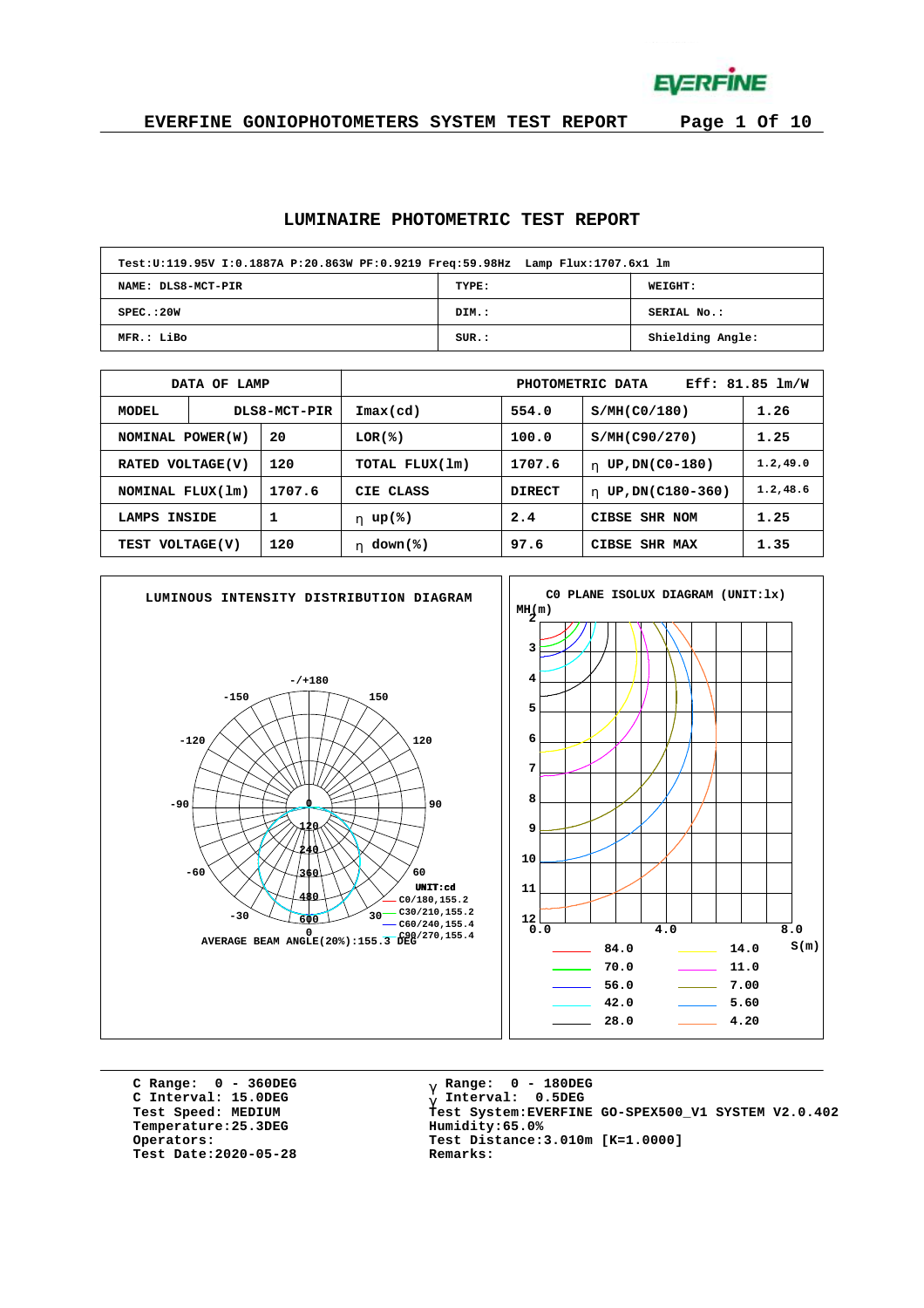

#### **ZONAL FLUX DIAGRAM**

#### **ZONAL FLUX DIAGRAM:**

| g   | C <sub>0</sub> | C45   | C90   | C135  | C180                  | C225  | C270  | C315  | $\mathsf{q}$ | F zone | F total  | %lum, lamp |
|-----|----------------|-------|-------|-------|-----------------------|-------|-------|-------|--------------|--------|----------|------------|
| 10  | 543.1          | 543.5 | 543.8 | 543.8 | 544.1                 | 543.1 | 543.5 | 542.7 | $0 - 10$     | 52.36  | 52.36    | 3.07, 3.07 |
| 20  | 513.7          | 514.9 | 514.6 | 515.4 | 515.1                 | 513.8 | 513.6 | 512.7 | $10 - 20$    | 149.9  | 202.2    | 11.8, 11.8 |
| 30  | 466.6          | 468.2 | 467.7 | 468.8 | 468.3                 | 466.1 | 466.3 | 464.9 | $20 - 30$    | 227.0  | 429.3    | 25.1, 25.1 |
| 40  | 404.5          | 406.4 | 406.4 | 407.2 | 406.8                 | 404.3 | 403.8 | 402.5 | $30 - 40$    | 273.9  | 703.1    | 41.2,41.2  |
| 50  | 330.3          | 332.9 | 332.8 | 334.2 | 333.3                 | 330.4 | 330.4 | 328.4 | $40 - 50$    | 285.0  | 988.2    | 57.9,57.9  |
| 60  | 248.5          | 251.3 | 251.7 | 253.3 | 252.7                 | 249.3 | 249.1 | 247.3 | $50 - 60$    | 260.7  | 1249     | 73.1,73.1  |
| 70  | 165.6          | 168.6 | 168.7 | 170.5 | 169.4                 | 165.9 | 166.2 | 164.6 | $60 - 70$    | 206.6  | 1455     | 85.2,85.2  |
| 80  | 94.15          | 97.50 | 96.67 | 98.72 | 96.44                 | 94.02 | 94.93 | 94.07 | $70 - 80$    | 137.2  | 1593     | 93.3,93.3  |
| 90  | 43.29          | 42.77 | 45.08 | 42.91 | 42.93                 | 39.82 | 42.97 | 43.19 | $80 - 90$    | 73.75  | 1666     | 97.6,97.6  |
| 100 | 13.93          | 3.993 | 1.624 | 4.125 | 5.826                 | 4.057 | 1.432 | 3.379 | $90 - 100$   | 23.50  | 1690     | 99,99      |
| 110 | 3.728          | 2.363 | 2.694 | 2.971 | 3.336                 | 2,290 | 2.312 | 2.731 | 100-110      | 2.994  | 1693     | 99.1,99.1  |
| 120 | 4.729          | 3.529 | 3.843 | 4.003 | 4.452                 | 3.859 | 3.764 | 3.839 | $110 - 120$  | 3.488  | 1696     | 99.3,99.3  |
| 130 | 5.406          | 3.767 | 5.213 | 2.948 | 5.074                 | 2.110 | 5.088 | 2.137 | $120 - 130$  | 3.931  | 1700     | 99.6,99.6  |
| 140 | 3.497          | 2.638 | 4.823 | 2.448 | 3.075                 | 2.134 | 4.258 | 2.255 | 130-140      | 3.165  | 1703     | 99.8,99.8  |
| 150 | 2.063          | 2.580 | 3.620 | 3.022 | 1.853                 | 1.931 | 4.401 | 2.399 | $140 - 150$  | 1.828  | 1705     | 99.9,99.9  |
| 160 | 3.794          | 3.272 | 3.476 | 2.636 | 3.136                 | 3.503 | 2.600 | 2.477 | $150 - 160$  | 1.313  | 1707     | 99.9,99.9  |
| 170 | 1.925          | 2.602 | 2.479 | 1.814 | 1.540                 | 2.290 | 2.781 | 2.349 | $160 - 170$  | 0.8215 | 1707     | 100,100    |
| 180 | 1.600          | 1.680 | 1.565 | 1.683 | 1.602                 | 1.677 | 1.564 | 1.684 | 170-180      | 0.1862 | 1708     | 100,100    |
| DEG |                |       |       |       | LUMINOUS INTENSITY:cd |       |       |       |              |        | UNIT: 1m |            |

**C Range: 0 - 360DEG C Interval: 15.0DEG Temperature:25.3DEG Humidity:65.0% Test Date:2020-05-28 Remarks:**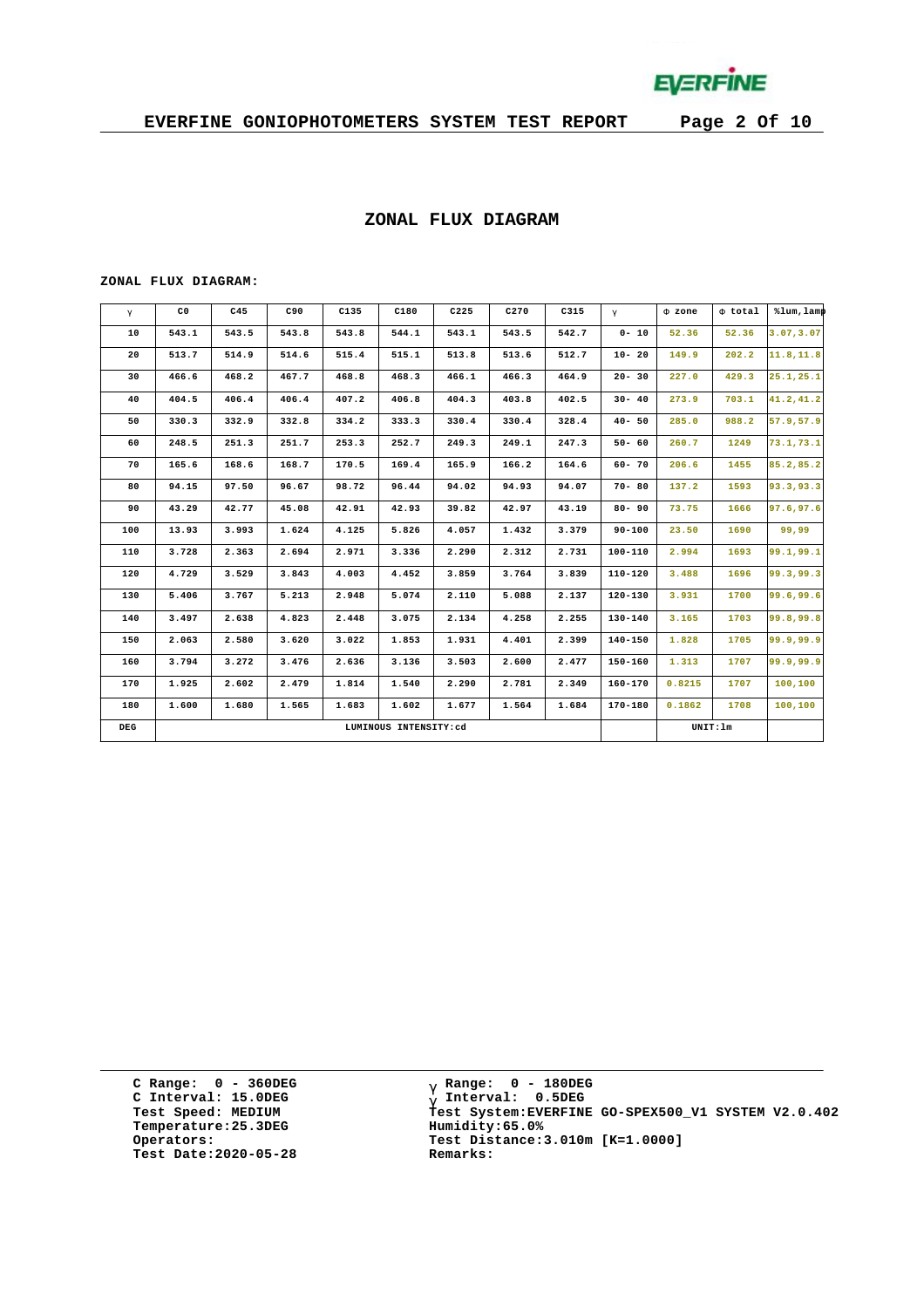**EVERFINE** 

|                                                    | Test:U:119.95V I:0.1887A P:20.863W PF:0.9219 Freq:59.98Hz Lamp Flux:1707.6x1 lm |      |      |                  |      |       |                 |      |                  |      |      |  |  |  |
|----------------------------------------------------|---------------------------------------------------------------------------------|------|------|------------------|------|-------|-----------------|------|------------------|------|------|--|--|--|
| NAME: DLS8-MCT-PIR                                 |                                                                                 |      |      |                  |      | TYPE: |                 |      | WEIGHT:          |      |      |  |  |  |
| SPEC.:20W                                          |                                                                                 |      |      |                  |      | DIM.: |                 |      | SERIAL No.:      |      |      |  |  |  |
| MFR.: LiBo                                         |                                                                                 |      |      |                  |      | SUR.: |                 |      | Shielding Angle: |      |      |  |  |  |
| ceiling/cavity                                     |                                                                                 | 0.7  | 0.7  | 0.5              | 0.5  | 0.3   | 0.7             | 0.7  | 0.5              | 0.5  | 0.3  |  |  |  |
|                                                    | walls                                                                           | 0.5  | 0.3  | 0.5              | 0.3  | 0.3   | 0.5             | 0.3  | 0.5              | 0.3  | 0.3  |  |  |  |
| working plane                                      |                                                                                 | 0.2  | 0.2  | 0.2              | 0.2  | 0.2   | 0.2             | 0.2  | 0.2              | 0.2  | 0.2  |  |  |  |
| Room dimensions                                    |                                                                                 |      |      | Viewed crosswise |      |       |                 |      | Viewed endwise   |      |      |  |  |  |
| $x =$                                              | $2H y = 2H$                                                                     | 12.7 | 14.3 | 13.0             | 14.5 | 14.8  | 12.7            | 14.3 | 13.0             | 14.5 | 14.8 |  |  |  |
|                                                    | 3H                                                                              | 14.4 | 15.8 | 14.8             | 16.1 | 16.4  | 14.4            | 15.8 | 14.8             | 16.1 | 16.4 |  |  |  |
|                                                    | 4H                                                                              | 15.2 | 16.5 | 15.5             | 16.8 | 17.1  | 15.2            | 16.6 | 15.6             | 16.9 | 17.2 |  |  |  |
|                                                    | 6H                                                                              | 15.9 | 17.2 | 16.3             | 17.5 | 17.8  | 16.0            | 17.2 | 16.3             | 17.6 | 17.9 |  |  |  |
|                                                    | 8H                                                                              | 16.3 | 17.5 | 16.7             | 17.8 | 18.2  | 16.3            | 17.6 | 16.7             | 17.9 | 18.2 |  |  |  |
|                                                    | 12H                                                                             | 16.6 | 17.8 | 17.0             | 18.2 | 18.5  | 16.7            | 17.9 | 17.1             | 18.2 | 18.6 |  |  |  |
|                                                    |                                                                                 |      |      |                  |      |       |                 |      |                  |      |      |  |  |  |
| 4H                                                 | 2H                                                                              | 13.4 | 14.7 | 13.7             | 15.0 | 15.3  | 13.4            | 14.7 | 13.7             | 15.0 | 15.3 |  |  |  |
|                                                    | 3H                                                                              | 15.3 | 16.4 | 15.7             | 16.8 | 17.1  | 15.3            | 16.5 | 15.7             | 16.8 | 17.2 |  |  |  |
|                                                    | 4H                                                                              | 16.2 | 17.3 | 16.6             | 17.6 | 18.0  | 16.2            | 17.3 | 16.6             | 17.7 | 18.1 |  |  |  |
|                                                    | 6H                                                                              | 17.1 | 18.1 | 17.5             | 18.5 | 18.9  | 17.1            | 18.1 | 17.6             | 18.5 | 18.9 |  |  |  |
|                                                    | 8H                                                                              | 17.5 | 18.4 | 18.0             | 18.9 | 19.3  | 17.6            | 18.5 | 18.0             | 18.9 | 19.4 |  |  |  |
|                                                    | 12H                                                                             | 18.0 | 18.9 | 18.5             | 19.3 | 19.7  | 18.1            | 18.9 | 18.5             | 19.3 | 19.8 |  |  |  |
|                                                    |                                                                                 |      |      |                  |      |       |                 |      |                  |      |      |  |  |  |
| 8H                                                 | 4H                                                                              | 16.6 | 17.5 | 17.0             | 17.9 | 18.3  | 16.6            | 17.5 | 17.0             | 17.9 | 18.3 |  |  |  |
|                                                    | 6H                                                                              | 17.7 | 18.4 | 18.2             | 18.9 | 19.4  | 17.7            | 18.5 | 18.2             | 18.9 | 19.4 |  |  |  |
|                                                    | 8H                                                                              | 18.3 | 19.0 | 18.8             | 19.4 | 19.9  | 18.3            | 19.0 | 18.8             | 19.5 | 20.0 |  |  |  |
|                                                    | 12H                                                                             | 19.0 | 19.5 | 19.5             | 20.0 | 20.6  | 19.0            | 19.6 | 19.5             | 20.1 | 20.6 |  |  |  |
|                                                    |                                                                                 |      |      |                  |      |       |                 |      |                  |      |      |  |  |  |
| 12H                                                | 4H                                                                              | 16.6 | 17.4 | 17.1             | 17.9 | 18.3  | 16.6            | 17.5 | 17.1             | 17.9 | 18.4 |  |  |  |
|                                                    | 6H                                                                              | 17.8 | 18.5 | 18.3             | 19.0 | 19.5  | 17.9            | 18.5 | 18.4             | 19.0 | 19.5 |  |  |  |
|                                                    | 8H                                                                              | 18.5 | 19.1 | 19.0             | 19.6 | 20.1  | 18.6            | 19.1 | 19.1             | 19.6 | 20.2 |  |  |  |
| Variations with the observer position at spacings: |                                                                                 |      |      |                  |      |       |                 |      |                  |      |      |  |  |  |
| $S = 1.0H$                                         |                                                                                 |      |      | $+ 0.1 / - 0.2$  |      |       |                 |      | $+ 0.1 / - 0.2$  |      |      |  |  |  |
|                                                    | 1.5H                                                                            |      |      | $+ 0.2 / - 0.3$  |      |       | $+ 0.2 / - 0.3$ |      |                  |      |      |  |  |  |
|                                                    | 2.0H                                                                            |      |      | $+ 0.1 / - 0.3$  |      |       |                 |      | $+ 0.1 / - 0.3$  |      |      |  |  |  |

#### **UGR(Unified Glare Rating) Table**

**CIE Pub.117, 1708 lm Total Lamp Luminous Flux Corrected (8log(F/F0) = 1.9)**

**C Range: 0 - 360DEG C Interval: 15.0DEG Temperature:25.3DEG Humidity:65.0% Test Date:2020-05-28 Remarks:**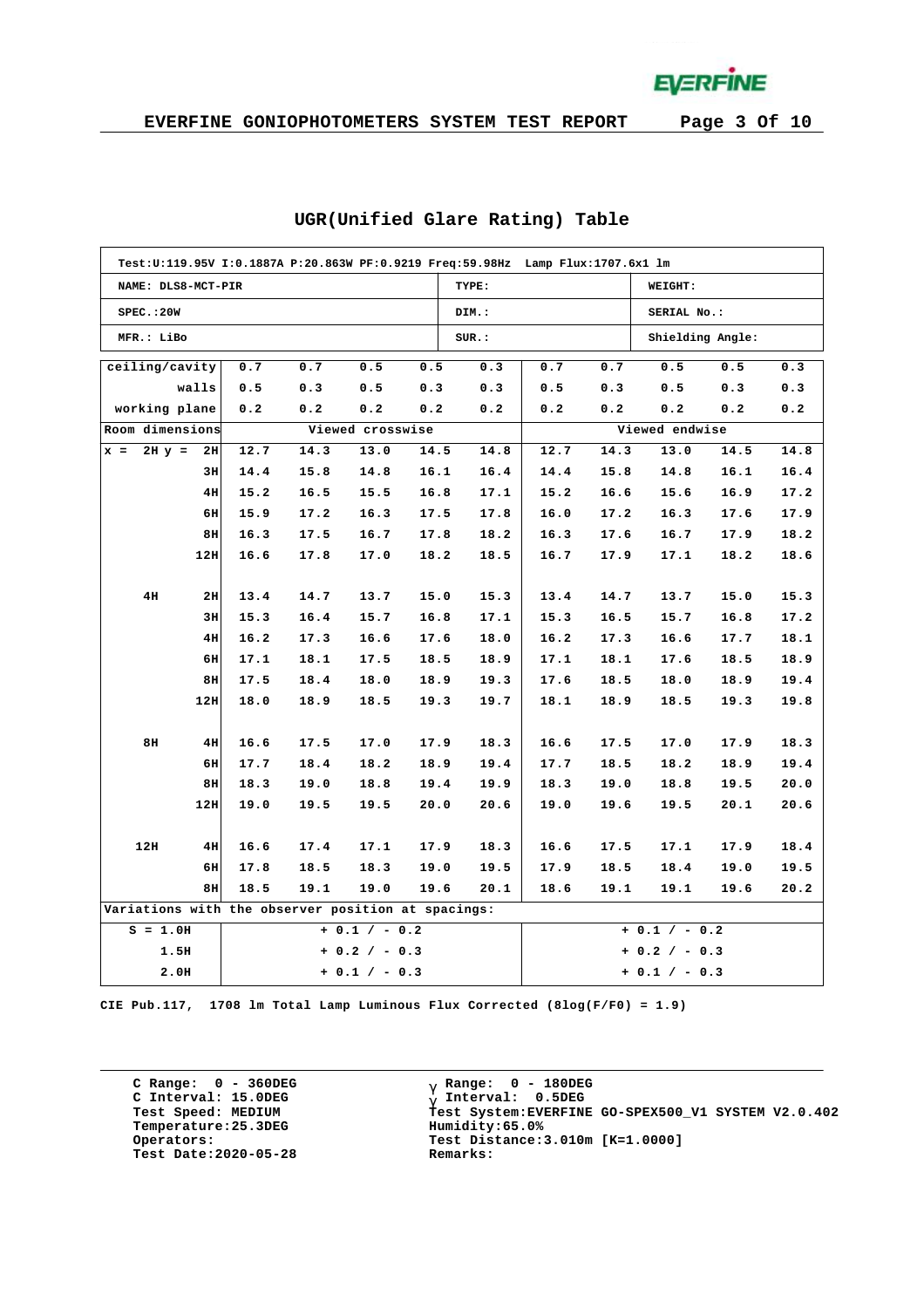**EVERFINE** 

### **EVERFINE GONIOPHOTOMETERS SYSTEM TEST REPORT Page 4 Of 10**

# **ISOCANDELA DIAGRAM**

| Test:U:119.95V I:0.1887A P:20.863W PF:0.9219 Freq:59.98Hz Lamp Flux:1707.6x1 lm |       |                  |
|---------------------------------------------------------------------------------|-------|------------------|
| NAME: DLS8-MCT-PIR                                                              | TYPE: | <b>WEIGHT:</b>   |
| SPEC. : 20W                                                                     | DIM.: | SERIAL No.:      |
| MFR.: LiBo                                                                      | SUR.: | Shielding Angle: |



**C Range: 0 - 360DEG C Interval: 15.0DEG Temperature:25.3DEG Humidity:65.0% Test Date:2020-05-28 Remarks:**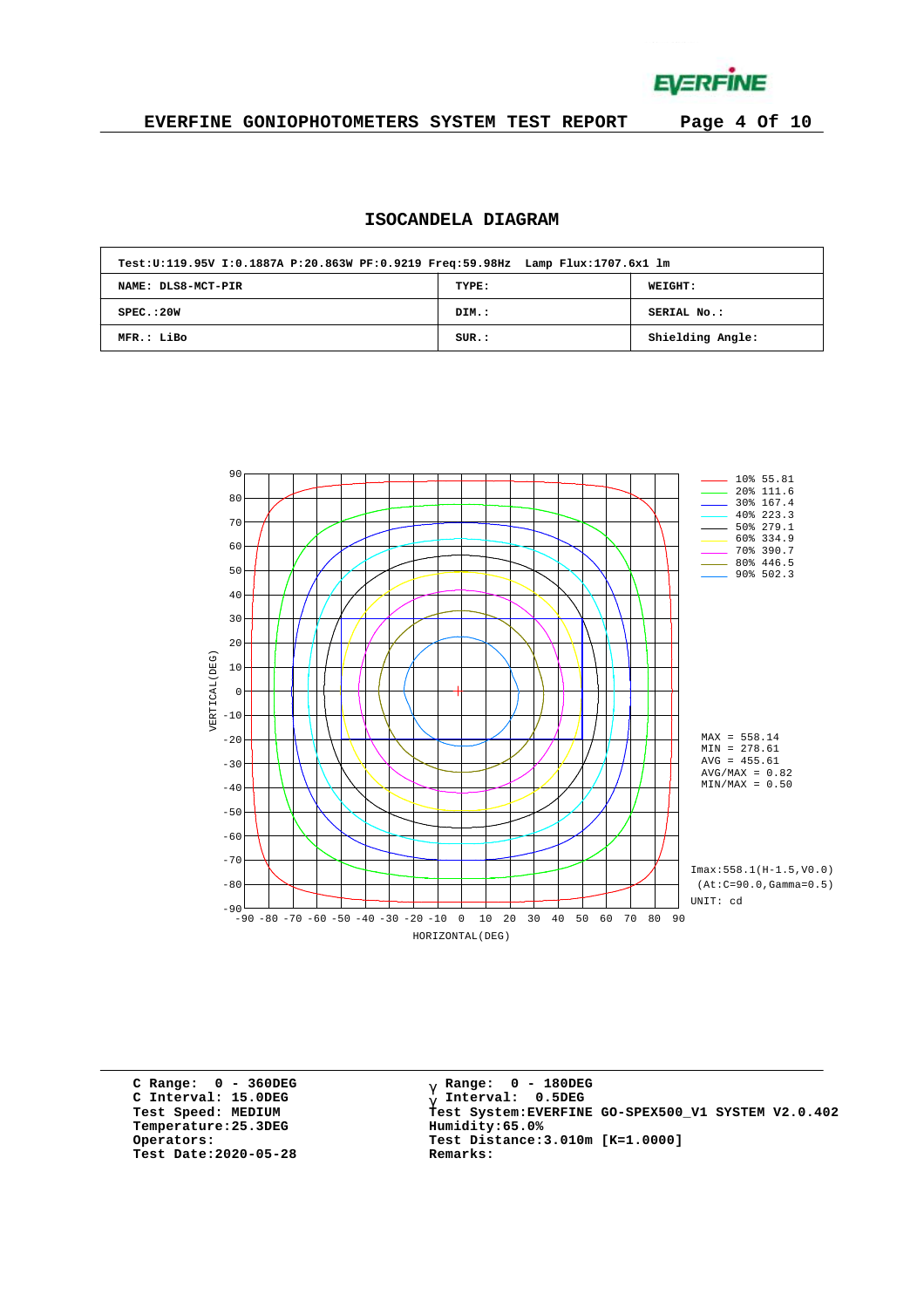

# **AAI Figure**

|                    | Test:U:119.95V I:0.1887A P:20.863W PF:0.9219 Freq:59.98Hz Lamp Flux:1707.6x1 lm |                  |  |  |  |  |  |  |  |  |  |
|--------------------|---------------------------------------------------------------------------------|------------------|--|--|--|--|--|--|--|--|--|
| NAME: DLS8-MCT-PIR | TYPE:                                                                           | WEIGHT:          |  |  |  |  |  |  |  |  |  |
| SPEC.:20W          | DIM.:                                                                           | SERIAL No.:      |  |  |  |  |  |  |  |  |  |
| MFR.: LiBo         | SUR.:                                                                           | Shielding Angle: |  |  |  |  |  |  |  |  |  |



**Flux out:1162 lm**

**Note:The Curves indicate the illuminated area and the average illumination when the luminaire is at different distance.**

**C Range: 0 - 360DEG C Interval: 15.0DEG**  $Temperature:25.3DEG$ **Test Date:2020-05-28 Remarks:**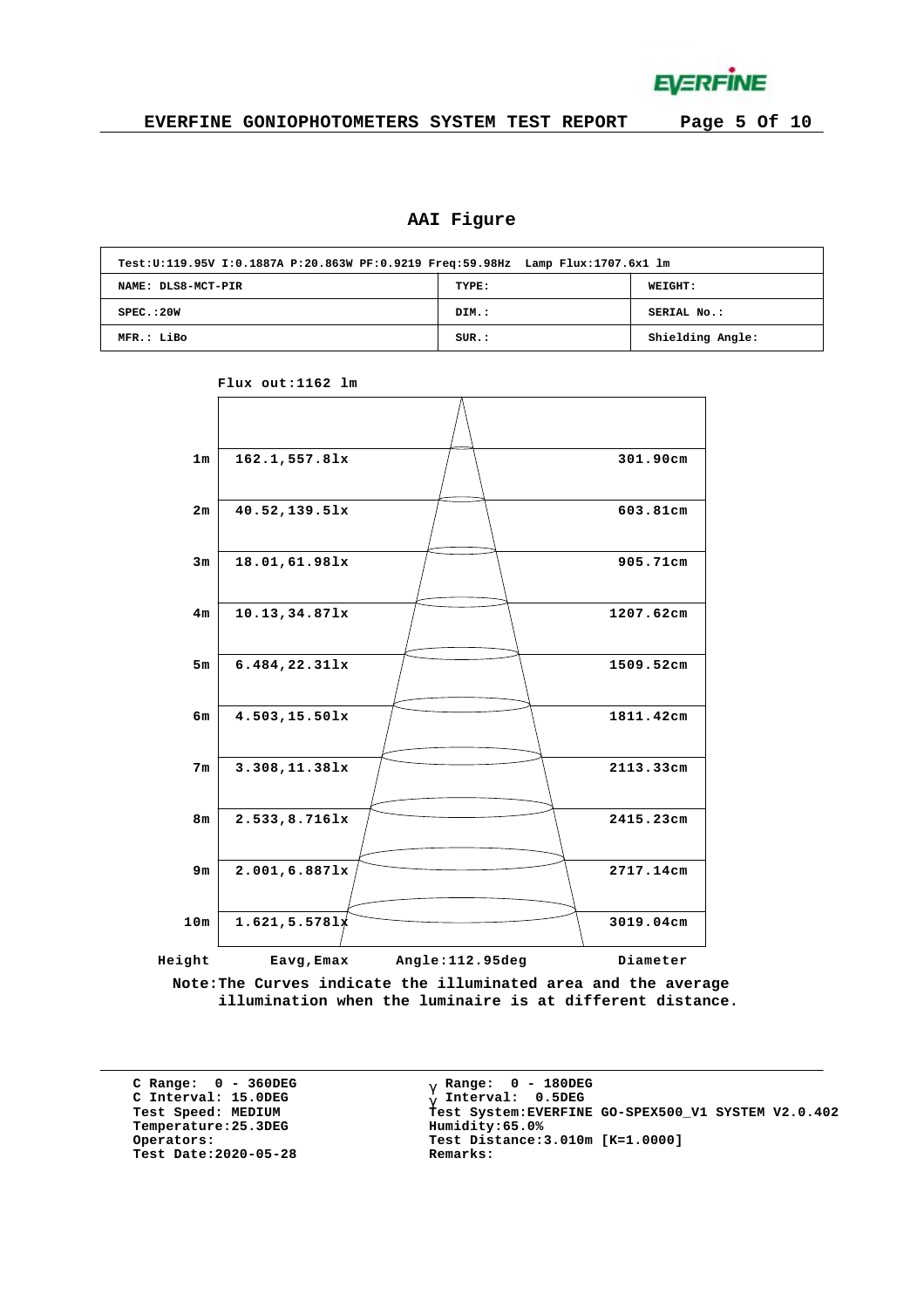**EVERFINE** 

# **EVERFINE GONIOPHOTOMETERS SYSTEM TEST REPORT Page 6 Of 10**

# **ISOLUX DIAGRAM**

| Test:U:119.95V I:0.1887A P:20.863W PF:0.9219 Freq:59.98Hz Lamp Flux:1707.6x1 lm |       |                  |
|---------------------------------------------------------------------------------|-------|------------------|
| NAME: DLS8-MCT-PIR                                                              | TYPE: | <b>WEIGHT:</b>   |
| SPEC. : 20W                                                                     | DIM.: | SERIAL No.:      |
| MFR.: LiBo                                                                      | SUR.: | Shielding Angle: |



**C Range: 0 - 360DEG C Interval: 15.0DEG**  $Temperature:25.3DEG$ **Test Date:2020-05-28 Remarks:**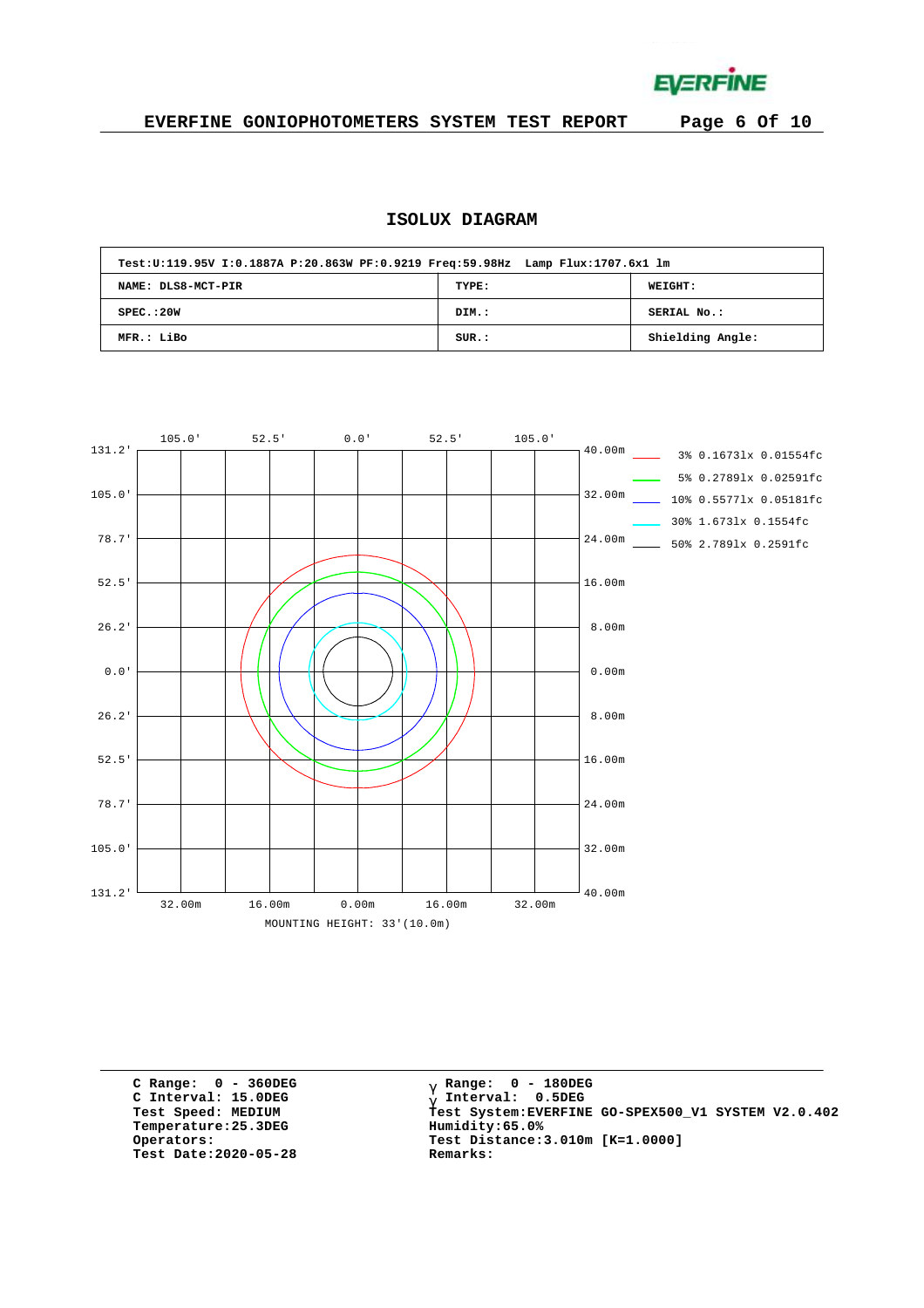**EVERFINE** 

# **EVERFINE GONIOPHOTOMETERS SYSTEM TEST REPORT Page 7 Of 10**

#### **LED Avg.L Report**

| Test:U:119.95V I:0.1887A P:20.863W PF:0.9219 Freq:59.98Hz Lamp Flux:1707.6x1 lm |       |                  |
|---------------------------------------------------------------------------------|-------|------------------|
| NAME: DLS8-MCT-PIR                                                              | TYPE: | WEIGHT:          |
| SPEC. : 20W                                                                     | DIM.: | SERIAL No.:      |
| MFR.: LiBo                                                                      | SUR.: | Shielding Angle: |

| AvgL              | cd/m2 |
|-------------------|-------|
| $L 0~180(65)$ av  | 988   |
| $L_0~180(75)$ av  | 996   |
| $L 0~180(85)$ av  | 1536  |
| L $90-270(65)$ av | 987   |
| $L$ 90~270(75)av  | 1000  |
| $L$ 90~270(85)av  | 1543  |
| $L$ 45(65) av     | 987   |
|                   |       |
| $L$ 45(75)av      | 998   |
| $L$ 45(85)av      | 1546  |

**Standard: GB/T 29293-2012**

**C Range: 0 - 360DEG C Interval: 15.0DEG Temperature:25.3DEG Humidity:65.0% Test Date:2020-05-28 Remarks:**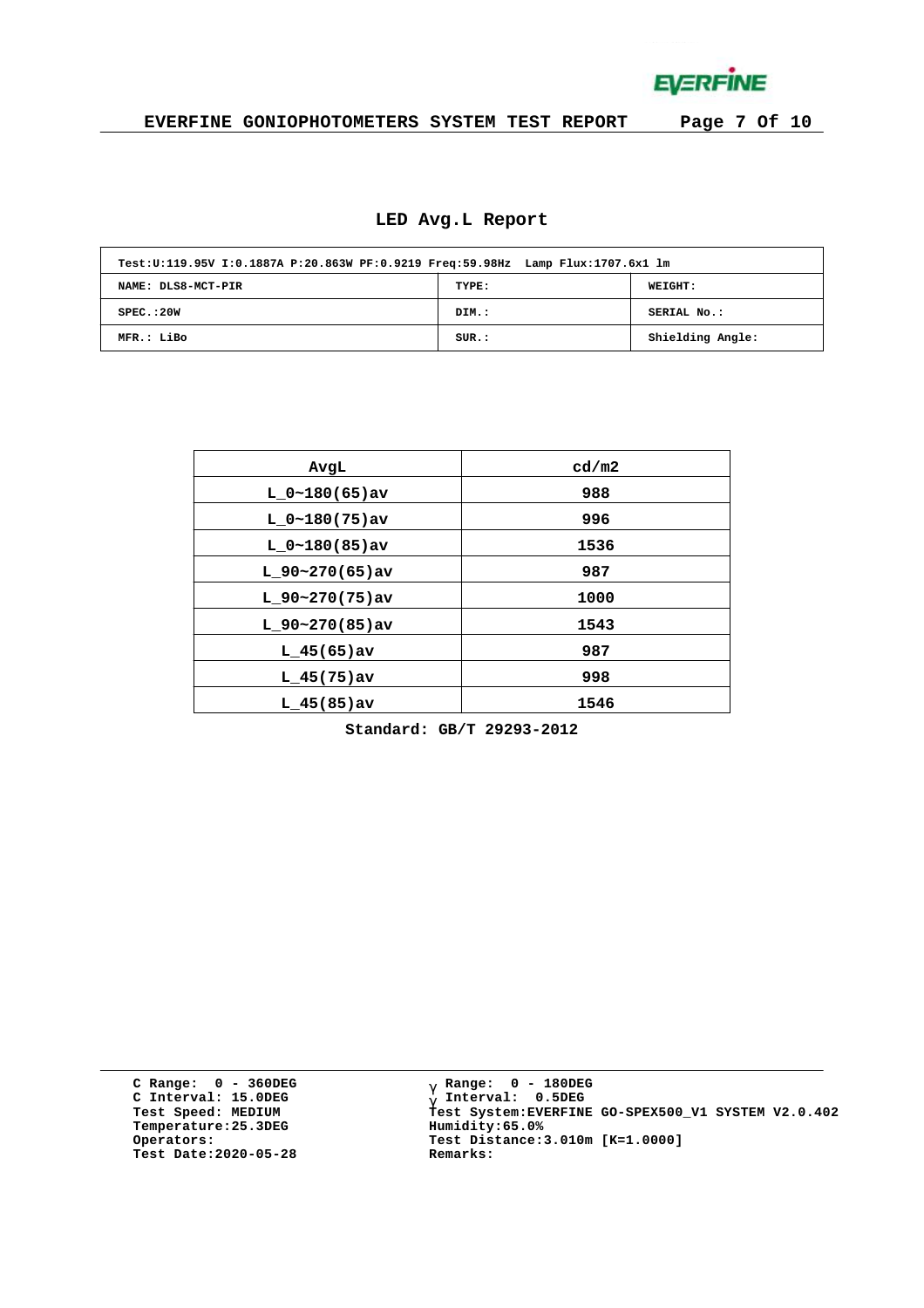**EVERFINE** 





**C Range: 0 - 360DEG C Interval: 15.0DEG Temperature:25.3DEG Humidity:65.0% Test Date:2020-05-28 Remarks:**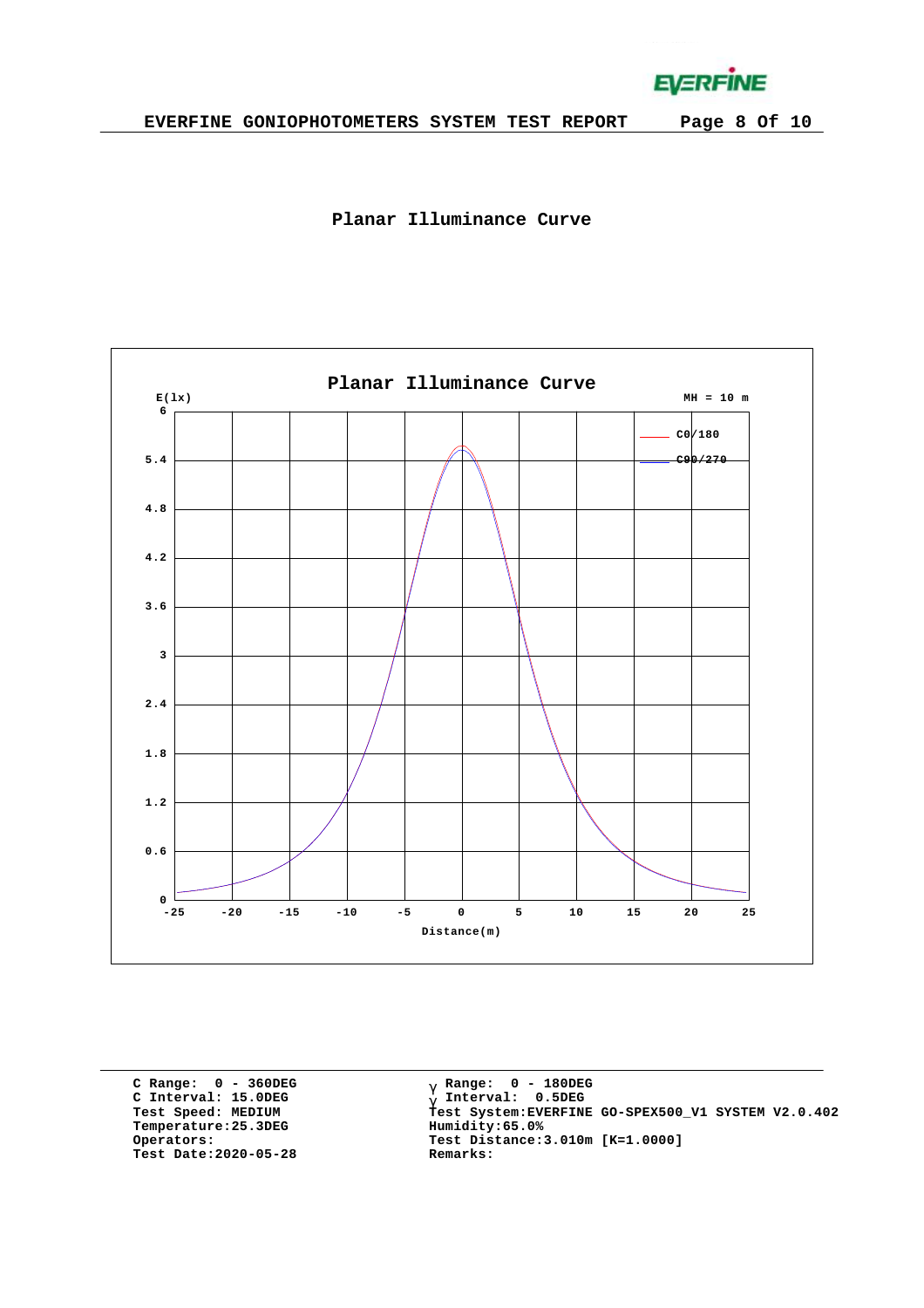**EVERFINE** 

# **EVERFINE GONIOPHOTOMETERS SYSTEM TEST REPORT Page 9 Of 10**

#### **LUMINOUS DISTRIBUTION INTENSITY DATA**

| Test:U:119.95V I:0.1887A P:20.863W PF:0.9219 Freq:59.98Hz Lamp Flux:1707.6x1 lm |      |      |                  |                                   |      |      |      |      |                           |                                                                                                                        |      |      |                      |      |             |           |          |      |      |  |
|---------------------------------------------------------------------------------|------|------|------------------|-----------------------------------|------|------|------|------|---------------------------|------------------------------------------------------------------------------------------------------------------------|------|------|----------------------|------|-------------|-----------|----------|------|------|--|
| NAME: DLS8-MCT-PIR                                                              |      |      |                  |                                   |      |      |      |      | TYPE:                     |                                                                                                                        |      |      |                      |      | WEIGHT:     |           |          |      |      |  |
| SPEC.:20W                                                                       |      |      |                  |                                   |      |      |      |      | DIM.:                     |                                                                                                                        |      |      |                      |      | SERIAL No.: |           |          |      |      |  |
| MFR.: LiBo                                                                      |      |      |                  |                                   |      |      |      |      | SUR.:<br>Shielding Angle: |                                                                                                                        |      |      |                      |      |             |           |          |      |      |  |
| Table--1                                                                        |      |      |                  |                                   |      |      |      |      |                           |                                                                                                                        |      |      |                      |      |             |           | UNIT: cd |      |      |  |
| C(DEG)                                                                          |      |      |                  |                                   |      |      |      |      |                           |                                                                                                                        |      |      |                      |      |             |           |          |      |      |  |
| $\frac{g}{g}$ (DEG)                                                             | 0    | 15   | 30               | 45                                | 60   | 75   | 90   | 105  | 120                       | 135                                                                                                                    | 150  | 165  | 180                  | 195  | 210         | 225       | 240      | 255  | 270  |  |
| 0                                                                               | 553  | 553  | 553              | 553                               | 553  | 553  | 553  | 553  | 553                       | 553                                                                                                                    | 553  | 553  | 553                  | 553  | 553         | 553       | 553      | 553  | 553  |  |
| 5                                                                               | 551  | 551  | 551              | 551                               | 551  | 551  | 551  | 551  | 551                       | 551                                                                                                                    | 551  | 551  | 551                  | 551  | 551         | 551       | 551      | 551  | 551  |  |
| 10                                                                              | 543  | 544  | 544              | 544                               | 543  | 544  | 544  | 544  | 544                       | 544                                                                                                                    | 544  | 544  | 544                  | 544  | 543         | 543       | 543      | 543  | 543  |  |
| 15                                                                              | 531  | 531  | 531              | 531                               | 531  | 532  | 532  | 531  | 531                       | 532                                                                                                                    | 532  | 532  | 532                  | 531  | 531         | 530       | 530      | 530  | 531  |  |
| 20                                                                              | 514  | 514  | 514              | 515                               | 514  | 515  | 515  | 515  | 515                       | 515                                                                                                                    | 515  | 515  | 515                  | 514  | 514         | 514       | 513      | 513  | 514  |  |
| 25                                                                              | 492  | 493  | 493              | 494                               | 493  | 494  | 494  | 494  | 493                       | 494                                                                                                                    | 493  | 494  | 494                  | 493  | 493         | 492       | 492      | 492  | 492  |  |
| 30                                                                              | 467  | 467  | 467              | 468                               | 467  | 468  | 468  | 468  | 468                       | 469                                                                                                                    | 468  | 469  | 468                  | 467  | 467         | 466       | 466      | 466  | 466  |  |
| 35                                                                              | 437  | 438  | 437              | 439                               | 438  | 439  | 439  | 440  | 439                       | 440                                                                                                                    | 439  | 440  | 439                  | 438  | 438         | 437       | 437      | 436  | 437  |  |
| 40                                                                              | 405  | 405  | 404              | 406                               | 405  | 407  | 406  | 407  | 406                       | 407                                                                                                                    | 407  | 407  | 407                  | 405  | 406         | 404       | 405      | 403  | 404  |  |
| 45                                                                              | 369  | 370  | 369              | 371                               | 369  | 371  | 371  | 372  | 371                       | 372                                                                                                                    | 371  | 372  | 371                  | 370  | 370         | 369       | 369      | 368  | 368  |  |
| 50                                                                              | 330  | 332  | 331              | 333                               | 331  | 333  | 333  | 334  | 333                       | 334                                                                                                                    | 333  | 334  | 333                  | 332  | 332         | 330       | 331      | 330  | 330  |  |
| 55                                                                              | 290  | 291  | 291              | 293                               | 291  | 294  | 293  | 294  | 293                       | 294                                                                                                                    | 293  | 294  | 294                  | 292  | 292         | 290       | 291      | 290  | 290  |  |
| 60                                                                              | 249  | 250  | 250              | 251                               | 250  | 252  | 252  | 253  | 252                       | 253                                                                                                                    | 252  | 253  | 253                  | 251  | 251         | 249       | 250      | 248  | 249  |  |
| 65                                                                              | 207  | 209  | 208              | 210                               | 209  | 211  | 210  | 211  | 210                       | 212                                                                                                                    | 210  | 211  | 211                  | 209  | 209         | 207       | 208      | 206  | 207  |  |
| 70                                                                              | 166  | 168  | 167              | 169                               | 167  | 170  | 169  | 170  | 169                       | 171                                                                                                                    | 169  | 170  | 169                  | 167  | 168         | 166       | 167      | 165  | 166  |  |
| 75                                                                              | 127  | 129  | 129              | 131                               | 129  | 132  | 131  | 132  | 131                       | 132                                                                                                                    | 131  | 131  | 131                  | 128  | 129         | 127       | 128      | 127  | 128  |  |
| 80                                                                              | 94.1 | 96.0 | 95.2             | 97.5                              | 96.0 | 98.0 | 96.7 | 98.4 | 97.0                      | 98.7                                                                                                                   | 96.9 | 97.4 | 96.4                 | 94.3 | 95.4        | 94.0      | 95.3     | 93.6 | 94.9 |  |
| 85                                                                              | 66.5 | 67.4 | 66.6             | 68.5                              | 67.8 | 68.9 | 68.4 | 69.2 | 68.4                      | 69.1                                                                                                                   | 67.6 | 68.0 | 67.4                 | 66.0 | 66.5        | 65.6      | 66.0     | 65.3 | 66.1 |  |
| 90                                                                              | 43.3 | 37.4 | 36.5             | 42.8                              | 44.5 | 45.4 | 45.1 | 45.5 | 44.5                      | 42.9                                                                                                                   | 37.6 | 36.9 | 42.9                 | 42.4 | 42.4        | 39.8      | 42.0     | 42.2 | 43.0 |  |
| 95                                                                              | 26.3 | 22.3 | 20.5             | 20.9                              | 23.6 | 26.7 | 26.5 | 26.5 | 23.2                      | 16.1                                                                                                                   | 17.5 | 19.4 | 24.3                 | 21.3 | 19.2        | 12.5      | 20.5     | 23.5 | 24.7 |  |
| 100                                                                             | 13.9 | 11.2 | 3.65             | 3.99                              | 3.88 | 1.74 | 1.62 | 1.77 | 4.02                      | 4.13                                                                                                                   | 1.47 | 3.67 | 5.83                 | 4.50 | 1.17        | 4.06      | 3.91     | 1.92 | 1.43 |  |
| 105                                                                             | 2.60 |      |                  | $2.17$   $2.07$   $1.73$   $1.80$ |      | 3.10 | 2.89 | 3.23 | 1.89                      | 1.93                                                                                                                   | 1.85 | 1.94 | 1.98                 | 1.87 |             | 1.83 1.59 | 1.51     | 2.09 | 2.05 |  |
| 110                                                                             | 3.73 | 3.38 | 3.34             | 2.36                              | 2.56 | 2.50 | 2.69 | 2.68 | 2.51                      | 2.97                                                                                                                   | 2.82 | 2.86 | 3.34                 | 2.87 | 2.75        | 2.29      | 2.57     | 2.24 | 2.31 |  |
| 115                                                                             | 4.55 |      | 4.52   4.11      | 2.96                              | 2.90 | 3.27 | 3.53 | 3.62 | 3.27                      | 3.36                                                                                                                   | 3.55 | 4.20 | 4.02                 | 3.82 | 3.79        | 2.98      | 3.19     | 3.10 | 3.10 |  |
| 120                                                                             | 4.73 | 4.95 | 4.30             | 3.53                              | 3.82 | 3.86 | 3.84 | 4.27 | 3.74                      | 4.00                                                                                                                   | 4.04 | 4.41 | 4.45                 | 4.28 | 3.82        | 3.86      | 4.36     | 4.19 | 3.76 |  |
| 125                                                                             | 5.77 | 5.61 | 4.56             | 3.20                              | 4.18 | 4.34 | 4.19 | 4.56 | 4.42                      | 3.77                                                                                                                   | 3.57 | 4.77 | 5.04                 | 4.83 | 4.21        | 3.00      | 5.19     | 4.91 | 4.27 |  |
| 130                                                                             | 5.41 | 5.55 | 3.67             | 3.77                              | 4.94 | 5.41 | 5.21 | 5.04 | 5.39                      | 2.95                                                                                                                   | 3.92 | 5.21 | 5.07                 | 5.34 | 4.16        | 2.11      | 4.32     | 5.29 | 5.09 |  |
| 135                                                                             | 4.53 | 4.20 | 3.94             | 3.00                              | 4.06 | 5.57 | 6.30 | 5.97 | 4.74                      | 2.82                                                                                                                   | 3.44 | 4.52 | 4.35                 | 4.41 | 3.49        | 2.21      | 3.96     | 4.49 | 4.85 |  |
| 140                                                                             | 3.50 | 2.97 | 2.53             | 2.64                              | 3.65 | 4.89 | 4.82 | 5.41 | 4.26                      | 2.45                                                                                                                   | 2.52 | 2.74 | 3.08                 | 2.46 | 2.24        | 2.13      | 2.77     | 3.95 | 4.26 |  |
| 145                                                                             | 2.64 |      | 2.63   2.14      | 3.21                              | 3.44 | 4.12 | 4.07 | 4.35 | 3.19                      | 2.47                                                                                                                   | 2.04 | 2.48 | 2.31                 | 2.19 | 1.73        | 1.74      | 3.02     | 4.40 | 4.60 |  |
| 150                                                                             | 2.06 | 2.51 | 2.49             | 2.58                              | 2.69 | 3.66 | 3.62 | 3.30 | 2.80                      | 3.02                                                                                                                   | 2.21 | 2.35 | 1.85                 | 2.27 | 1.74        | 1.93      | 2.05     | 3.19 | 4.40 |  |
| 155                                                                             | 2.98 | 2.60 | 2.38             | 3.03                              | 2.89 | 3.72 | 3.82 | 3.62 | 2.63                      | 2.16                                                                                                                   | 2.77 | 2.76 | 2.78                 | 2.73 | 2.98        | 2.71      | 2.17     | 2.53 | 3.02 |  |
| 160                                                                             | 3.79 |      | $4.62$ 3.97      | 3.27                              | 3.23 | 3.71 | 3.48 | 3.28 | 2.09                      | 2.64                                                                                                                   | 3.04 | 3.13 | 3.14                 | 3.47 | 4.31        | 3.50      | 3.06     | 2.81 | 2.60 |  |
| 165                                                                             | 3.59 | 4.04 | 2.95             | 3.47                              | 3.25 | 2.72 | 2.63 | 2.21 | 1.77                      | 2.51                                                                                                                   | 3.90 | 4.50 | 2.89                 | 1.70 | 1.44        | 2.64      | 3.70     | 2.36 | 2.56 |  |
| 170                                                                             | 1.93 |      | $2.63 \mid 2.67$ | 2.60                              | 2.64 | 2.61 | 2.48 | 2.27 | 1.60                      | 1.81                                                                                                                   | 1.71 | 2.40 | 1.54                 | 1.26 | 2.00        | 2.29      | 2.46     | 2.42 | 2.78 |  |
| 175                                                                             | 1.50 |      | 1.58 1.64        | 1.62                              | 2.30 | 2.69 | 2.67 | 2.41 | 1.71                      | 1.59                                                                                                                   | 1.51 |      | $1.44$   1.35   1.34 |      |             | 1.48 1.94 | 2.17     | 1.68 | 1.45 |  |
| 180                                                                             | 1.60 |      |                  |                                   |      |      |      |      |                           | $1.61$ $1.63$ $1.68$ $1.60$ $1.56$ $1.57$ $1.56$ $1.61$ $1.68$ $1.66$ $1.61$ $1.60$ $1.60$ $1.63$ $1.68$ $1.60$ $1.56$ |      |      |                      |      |             |           |          |      | 1.56 |  |

**C Range: 0 - 360DEG C Interval: 15.0DEG Temperature:25.3DEG Humidity:65.0% Test Date:2020-05-28 Remarks:**